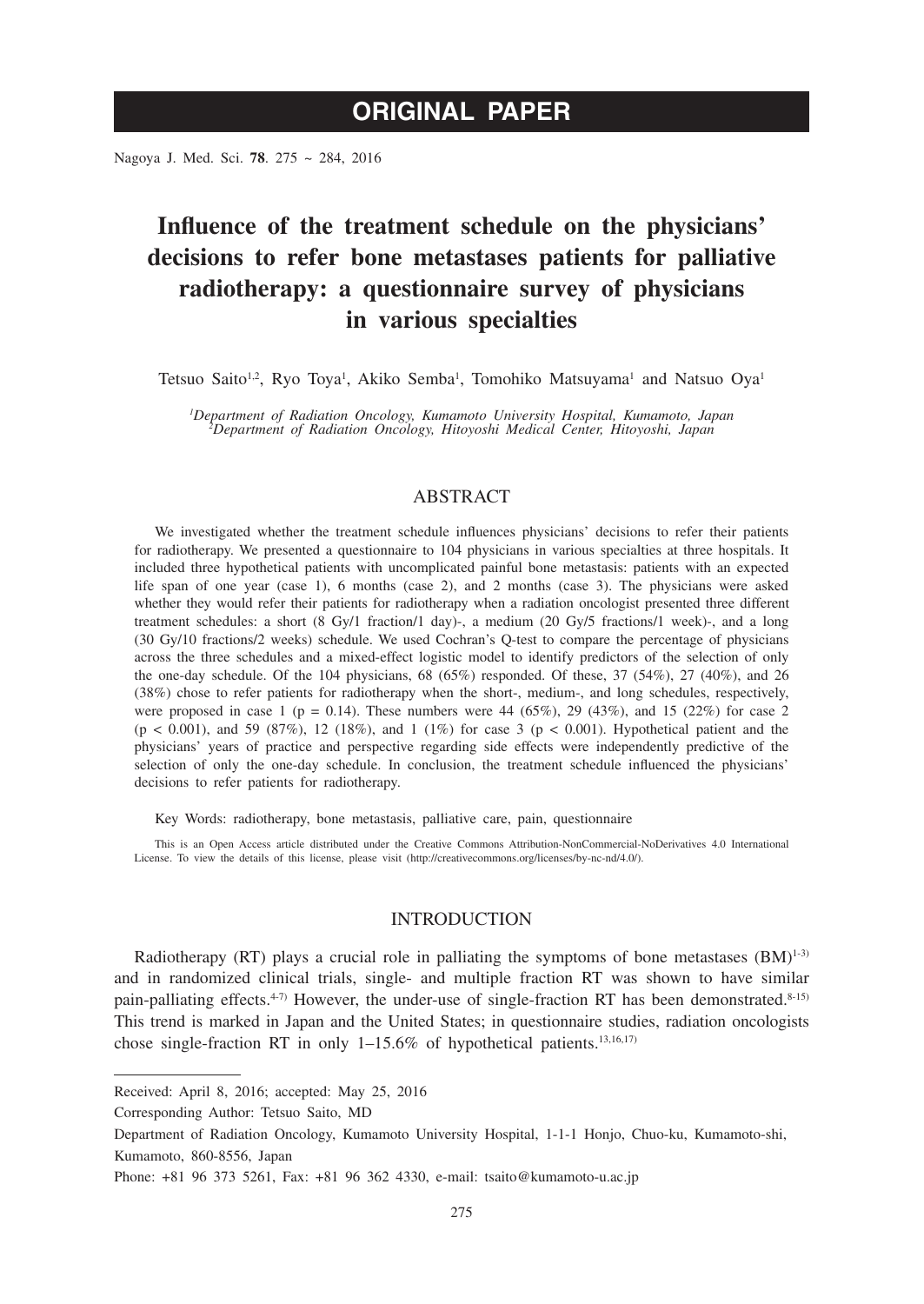#### Tetsuo Saito *et al.*

Patient convenience, reduced treatment expenses, and a decrease in the RT department workload were cited as advantages of the single-dose schedule.18-20) When the patients' expected life span is short or their performance status is poor, longer treatment schedules may be inappropriate.<sup>9,21,22)</sup> We wondered whether the burden imposed by delivering RT over the course of a few weeks results in the physicians' reluctance to refer some BM patients for RT. To our knowledge, the influence of the treatment schedule on the physicians' preference for treatment has not been investigated.

In this study, we investigated whether the treatment schedule influences physicians' decisions to refer their patients for RT. In many japanese hospitals, there are no medical oncologists. Many BM patients are managed by physicians in various specialties and they usually refer patients to radiation oncology for consultation about palliative RT. We invited physicians in specialties other than radiation oncology to participate in a questionnaire survey.

# MATERIALS AND METHODS

#### *Questionnaire and respondents*

Three radiation oncologists developed our anonymous questionnaire. It asked the participants to identify their specialty, place of work, years of practice, and experience with palliative RT. It also included seven factors to estimate their expectations from RT (Table 1). Respondents were asked to rate, on a five-point scale, the importance of seven factors for the delivery of palliative RT to BM patients. The questionnaire presented three hypothetical patients with a solitary painful right iliac metastasis (Table 2). Their age, primary BM site, prognosis, pain intensity, and the amount of analgesics were different and no patient was at risk for fracture. Three RT schedules were presented in the questionnaire, i.e. a short (8 Gy/1 fraction/1 day)-, a medium (20 Gy/5 fractions/1 week)-, and a long (30 Gy/10 fractions/2 weeks) schedule and the respondents were asked whether they would refer their patients for RT. They were allowed to select one or more schedules for each patient and they could indicate that they considered none of the schedules appropriate.

The questionnaire was mailed to 104 physicians whose specialty involved the palliation of BM pain. Of these, 77 served at a single university hospital and 12 and 15 at two non-academic general hospitals. To supplement the respondents' potential knowledge deficiencies with respect to palliative RT the three radiation oncologists included a description of the RT dose fractionation in patients with BM in the cover letter (see Appendix). Briefly, it indicated that in patients with uncomplicated BM, the pain-palliating effect of single- and multiple-fraction RT is similar and that the re-treatment rate after single-fraction RT is high, probably because radiation oncologists tend to recommend re-irradiation after single-fraction RT. The questionnaire and cover letter were written in Japanese and translated into English for this manuscript.

#### *Data analysis*

We used Cochran's Q-test to compare the percentage of respondents who chose to refer patients for RT across the three schedules for each hypothetical patient. When only the one-day schedule (8 Gy/1 fraction/1 day) but none of the other schedules was selected, we recorded the respondent as considering the patient eligible for RT only if the one-day schedule was presented. To predict the respondents' selection of only the one-day schedule a mixed-effect logistic model was fitted with respondent as a random effect. To identify factors independently associated with the selection of only the one-day schedule we performed multivariate- after univariate analysis using the backward elimination method with a  $p < 0.20$  criterion for retention. A value of  $p <$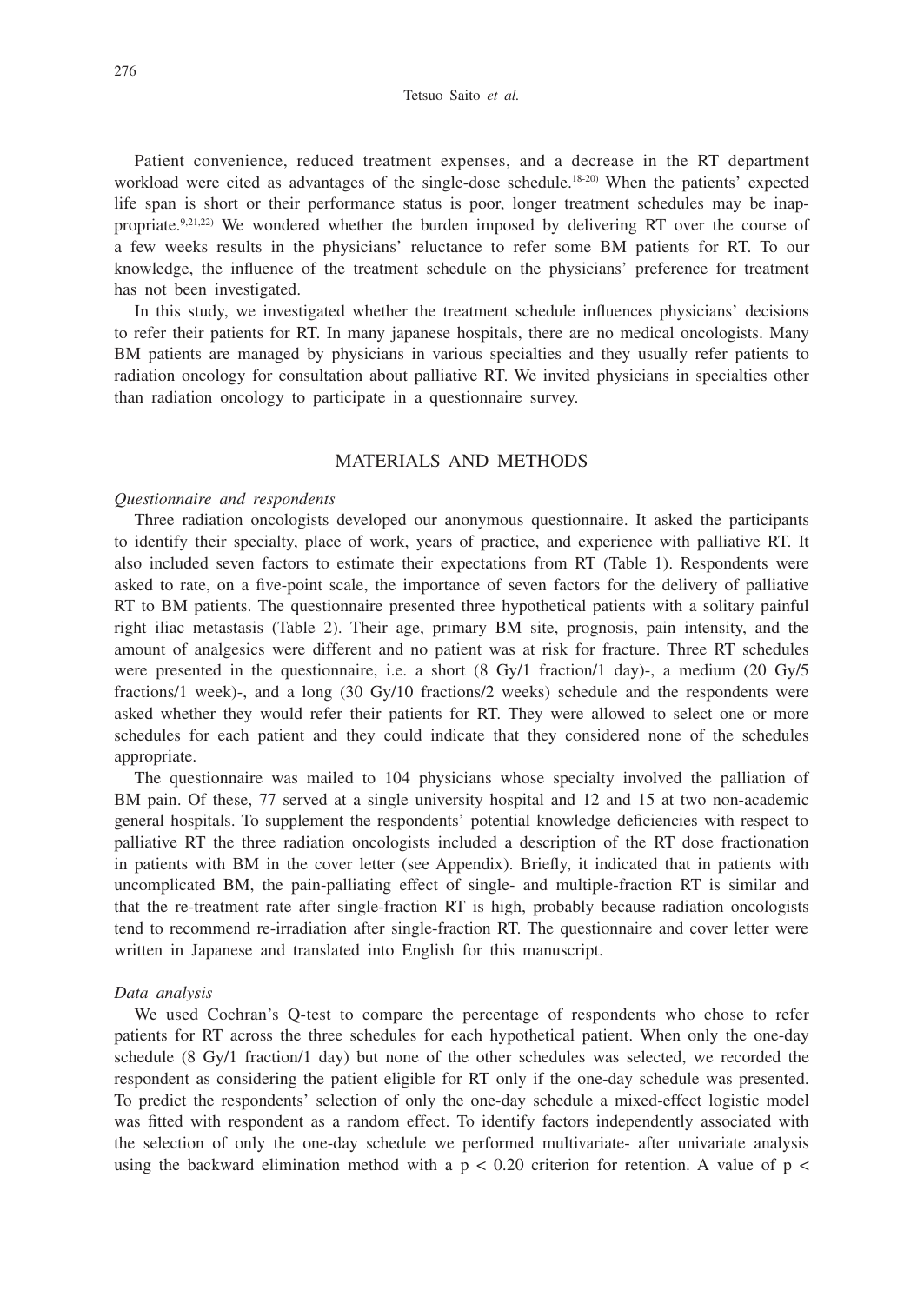| Factor                                                                                       |                  | Respondents      |                  |  |
|----------------------------------------------------------------------------------------------|------------------|------------------|------------------|--|
|                                                                                              |                  | $\mathbf n$      | $\%$             |  |
| 1. Great reduction of pain                                                                   | $\boldsymbol{0}$ | $\boldsymbol{0}$ | $\overline{0}$   |  |
|                                                                                              | $\mathbf{1}$     | $\mathbf{1}$     | $\overline{c}$   |  |
|                                                                                              | $\overline{c}$   | $\boldsymbol{0}$ | $\boldsymbol{0}$ |  |
|                                                                                              | 3                | $\tau$           | 10               |  |
|                                                                                              | $\overline{4}$   | 60               | 88               |  |
|                                                                                              | Median           |                  | $\overline{4}$   |  |
| 2. Long duration of pain relief                                                              | $\boldsymbol{0}$ | $\boldsymbol{0}$ | $\boldsymbol{0}$ |  |
|                                                                                              | $\mathbf{1}$     | $\mathbf{1}$     | $\overline{c}$   |  |
|                                                                                              | $\mathbf{2}$     | $\overline{4}$   | 6                |  |
|                                                                                              | 3                | 27               | 40               |  |
|                                                                                              | $\overline{4}$   | 36               | 53               |  |
|                                                                                              | Median           |                  | $\overline{4}$   |  |
| 3. Prevention of pathological fracture                                                       | $\boldsymbol{0}$ | $\mathbf{1}$     | $\mathfrak{2}$   |  |
|                                                                                              | $\mathbf{1}$     | $\overline{c}$   | 3                |  |
|                                                                                              | $\mathbf{2}$     | 9                | 13               |  |
|                                                                                              | 3                | 33               | 49               |  |
|                                                                                              | $\overline{4}$   | 23               | 34               |  |
|                                                                                              | Median           |                  | 3                |  |
| 4. Prevention of compression of nerves such as spinal cord                                   | $\boldsymbol{0}$ | $\boldsymbol{0}$ | $\boldsymbol{0}$ |  |
|                                                                                              | $\mathbf{1}$     | $\mathbf{2}$     | 3                |  |
|                                                                                              | $\overline{c}$   | 10               | 15               |  |
|                                                                                              | $\mathfrak{Z}$   | 23               | 34               |  |
|                                                                                              | $\overline{4}$   | 33               | 49               |  |
|                                                                                              | Median           |                  | 3                |  |
| 5. Minimization of acute side effects of radiotherapy including                              | $\boldsymbol{0}$ | $\boldsymbol{0}$ | $\boldsymbol{0}$ |  |
|                                                                                              | $\mathbf{1}$     | $\overline{4}$   | 6                |  |
|                                                                                              | $\mathfrak{2}$   | 25               | 37               |  |
|                                                                                              | 3                | 25               | 37               |  |
|                                                                                              | $\overline{4}$   | 14               | 21               |  |
|                                                                                              | Median           |                  | $\mathfrak{Z}$   |  |
| dermatitis, diarrhea, and fatigue<br>6. Minimization of myelosuppression due to radiotherapy | $\boldsymbol{0}$ | $\mathbf{1}$     | $\overline{c}$   |  |
|                                                                                              | $\mathbf{1}$     | $\overline{4}$   | 6                |  |
|                                                                                              | $\mathfrak{2}$   | 37               | 54               |  |
|                                                                                              | 3                | 15               | 22               |  |
|                                                                                              | $\overline{4}$   | $11\,$           | 16               |  |
|                                                                                              | Median           |                  | $\sqrt{2}$       |  |
| 7. Shortening of radiotherapy schedule to reduce patient burden                              | $\boldsymbol{0}$ | $\boldsymbol{0}$ | $\boldsymbol{0}$ |  |
|                                                                                              | $\,1\,$          | $\boldsymbol{0}$ | $\boldsymbol{0}$ |  |
|                                                                                              | $\sqrt{2}$       | $\,$ 8 $\,$      | $12\,$           |  |
|                                                                                              | $\mathfrak{Z}$   | 35               | 52               |  |
|                                                                                              | $\sqrt{4}$       | $25\,$           | 37               |  |
|                                                                                              | Median           |                  | $\mathfrak{Z}$   |  |

**Table 1** Factors to estimate respondents' expectations from radiotherapy for bone metastasis

Rate the importance of each of factor when you refer patients with bone metastasis to radiation oncology (0 = not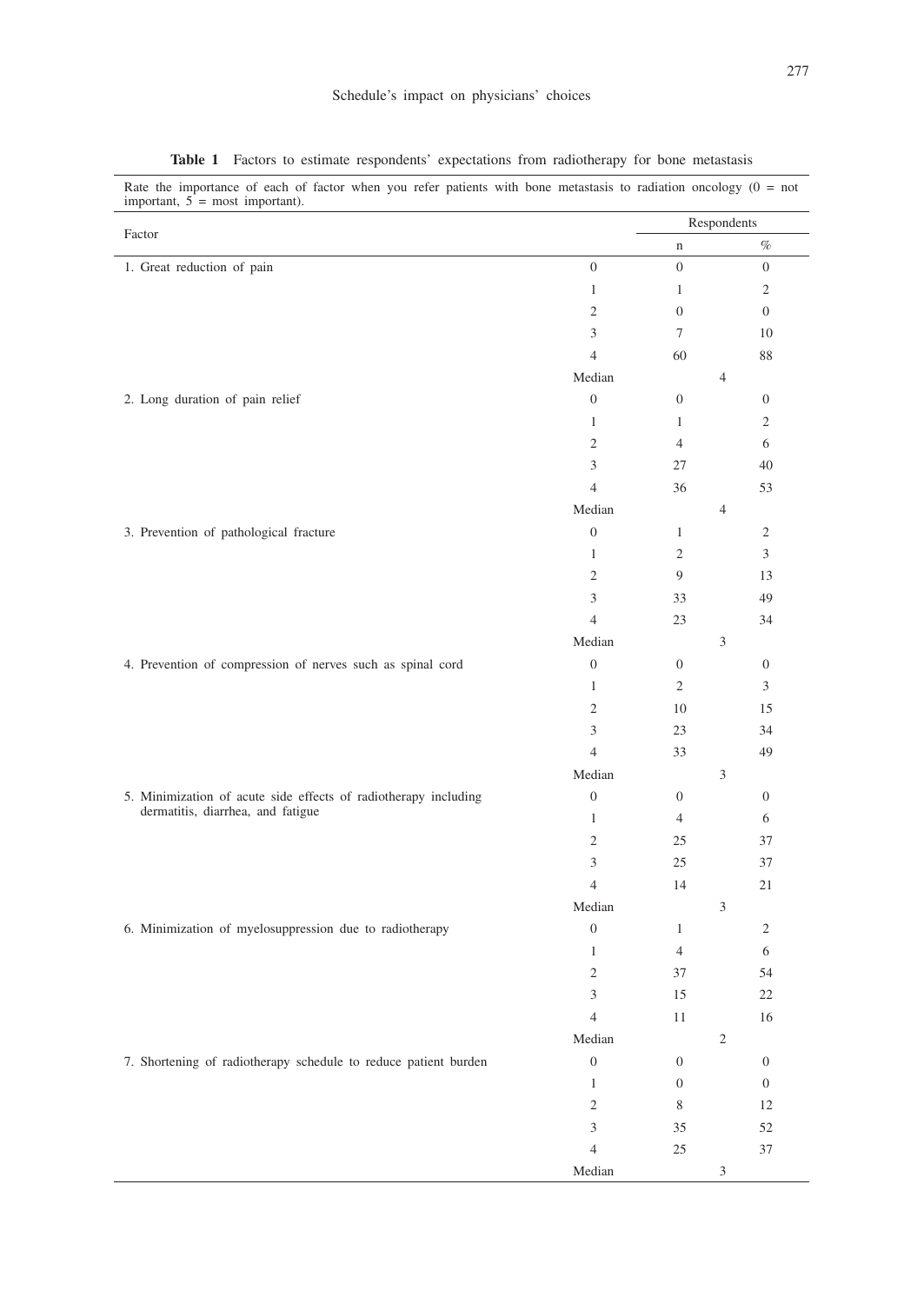**Table 2** Hypothetical patients

Check the treatment schedule if you would choose to refer patients for radiotherapy. Assume that all schedules offered by the radiation oncologist provide equal pain relief. More than one schedule can be checked. If you would not refer patients for radiotherapy, do not check any schedule.

| Hypothetical patient                                                                                                                                        | Treatment schedule         | Respondents who would choose to<br>refer patients for radiotherapy |      |          |  |
|-------------------------------------------------------------------------------------------------------------------------------------------------------------|----------------------------|--------------------------------------------------------------------|------|----------|--|
|                                                                                                                                                             |                            | $\mathbf n$                                                        | $\%$ |          |  |
| Case 1<br>50 y.o. female; breast cancer; ECOG perfor-                                                                                                       | 8 Gy/1 fraction /1 day     | 37                                                                 | 54   |          |  |
| mance status $= 1$ ; expected life span $=$ one year;<br>solitary painful right iliac metastasis with no<br>risk of fracture; NRS $a = 6$ ; 20 mg oxycodone | 20 Gy/5 fractions/1 week   | 27                                                                 | 40   | $p=0.14$ |  |
| per day; no pain when in supine position for<br>radiotherapy                                                                                                | 30 Gy/10 fractions/2 weeks | 26                                                                 | 38   |          |  |
| Case 2<br>65 y.o. male; colon cancer; ECOG performance                                                                                                      | 8 Gy/1 fraction /1 day     | 44                                                                 | 65   |          |  |
| status = 2; expected life span = 6 months;<br>solitary painful right iliac metastasis with no<br>risk of fracture; NRS $a = 8$ ; 60 mg oxycodone            | 20 Gy/5 fractions/1 week   | 29                                                                 | 43   | p<0.001  |  |
| per day; daytime drowsiness associated with<br>opioid use; tolerable pain when in supine posi-<br>tion for radiotherapy                                     | 30 Gy/10 fractions/2 weeks | 15                                                                 | 22   |          |  |
| Case 3<br>80 y.o. male; lung cancer; ECOG performance                                                                                                       | 8 Gy/1 fraction /1 day     | 59                                                                 | 87   |          |  |
| status = 3; expected life span = 2 months;<br>solitary painful right iliac metastasis with no<br>risk of fracture; NRS $a = 9$ ; 100 mg oxycodone           | 20 Gy/5 fractions/1 week   | 12                                                                 | 18   | p<0.001  |  |
| per day; refractory constipation associated with<br>opioid use; opioid rescue dose needed when in<br>supine position for radiotherapy                       | 30 Gy/10 fractions/2 weeks | 1                                                                  | 1    |          |  |

ECOG, eastern cooperative oncology group; NRS, numeric rating scale.

a Pain intensity rated on a scale from 0 to 10.

As the respondents were allowed to select more than one schedule for each hypothetical patient, the sum of the percentages is greater than 100 for each patient. The respondents were allowed to select none of the proposed schedules.

0.05 was considered statistically significant. For Cochran's Q-test and the mixed-effect logistic model we used SPSS version 21 (SPSS, Chicago, IL, USA) and SAS version 9.2 (SAS Institute, Cary, NC, USA), respectively.

# RESULTS

#### *Respondents*

The response rate was 65% (68 of 104 physicians). The respondent characteristics are shown in Table 3. The respondents' first and second-most frequent specialties were gastroenterological surgery and pulmonology. Most of the respondents (56/68, 82%) worked at a university hospital. The distribution of the physicians' clinical experience was relatively even; 24% had  $\leq 10$  years and 29% had  $\geq$  17 years of experience. The majority of respondents had referred 1–5 BM patients for radiotherapy during the past year.

## *Factors to estimate the respondents' expectations from radiotherapy*

As shown in Table 1, the respondents placed a high priority on the extent of pain reduction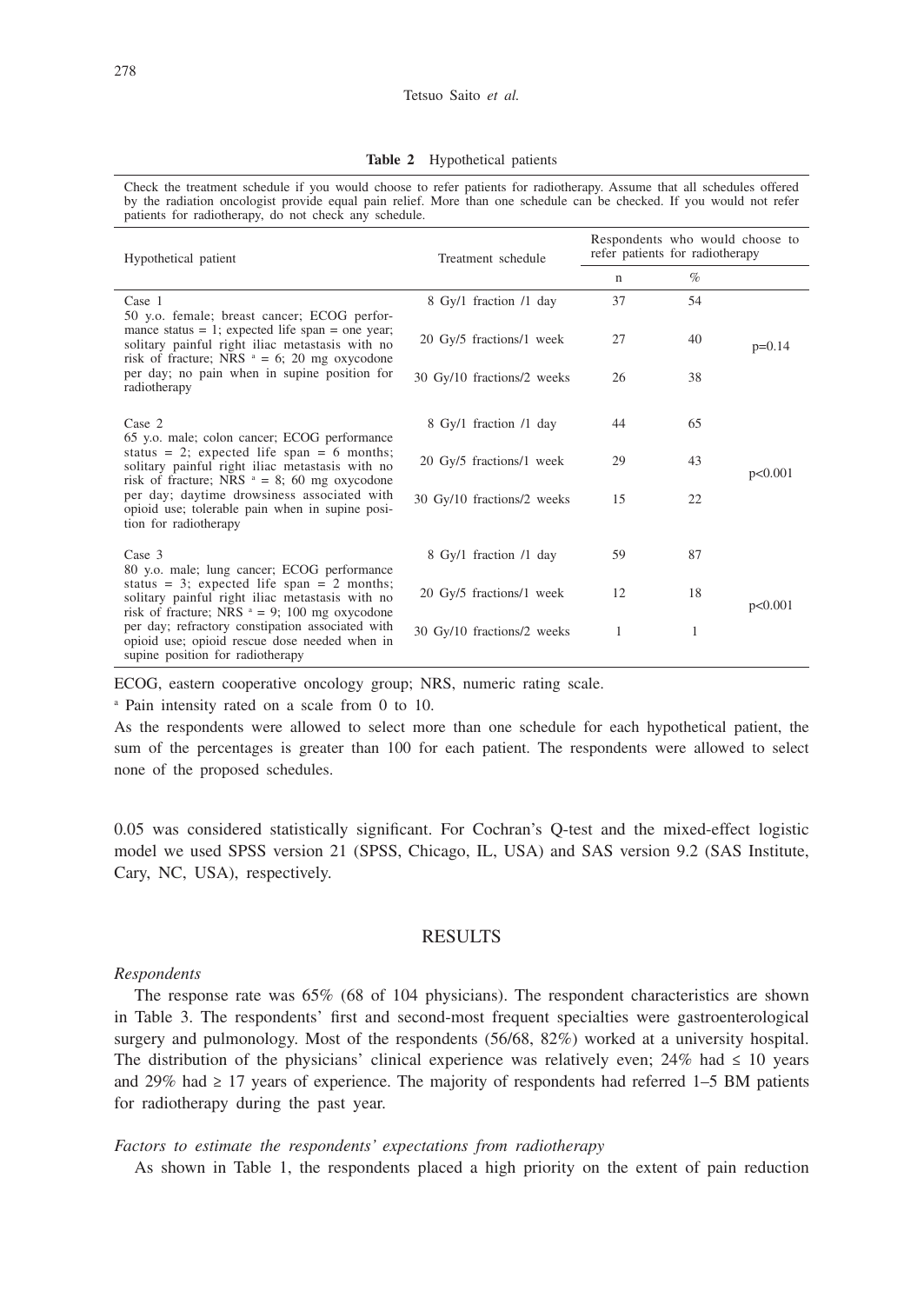| Characteristic                                    | Respondents                 |      |  |  |
|---------------------------------------------------|-----------------------------|------|--|--|
|                                                   | $\mathbf n$                 | $\%$ |  |  |
| Total respondents                                 | 68                          | 100  |  |  |
| Specialty                                         |                             |      |  |  |
| Pulmonology                                       | 13                          | 19   |  |  |
| Thoracic surgery                                  | $\overline{4}$              | 6    |  |  |
| Gastroenterology                                  | 7                           | 10   |  |  |
| Gastroenterological surgery                       | 14                          | 21   |  |  |
| Breast surgery                                    | 6                           | 9    |  |  |
| Urology                                           | 5                           | 7    |  |  |
| Gynecology                                        | 8                           | 12   |  |  |
| Otolaryngology                                    | 2                           | 3    |  |  |
| Oral and maxillofacial surgery                    | $\mathcal{D}_{\mathcal{L}}$ | 3    |  |  |
| Dermatology                                       | $\overline{2}$              | 3    |  |  |
| Orthopedics                                       | 2                           | 3    |  |  |
| Anesthesiology                                    | $\overline{2}$              | 3    |  |  |
| Missing                                           | 1                           | 1    |  |  |
| Place of work                                     |                             |      |  |  |
| University hospital                               | 56                          | 82   |  |  |
| Non-academic general hospital                     | 12                          | 18   |  |  |
| Years in practice                                 |                             |      |  |  |
| Median                                            | 13.5                        |      |  |  |
| Interquartile range                               | $11 - 17$                   |      |  |  |
| $3 - 31$<br>Range                                 |                             |      |  |  |
| No. of patients with bone metastasis referred for |                             |      |  |  |
| radiotherapy in the past year                     |                             |      |  |  |
| $\overline{0}$                                    | 13                          | 19   |  |  |
| $1 - 5$                                           | 44                          | 65   |  |  |
| $6 - 10$                                          | 6                           | 9    |  |  |
| $11 -$                                            | 5                           | 7    |  |  |

**Table 3** Respondent characteristics

(median score 4) and the duration of pain relief (median score 4). They also considered important the prevention of pathological fracture (median score 3) and of compression of nerves such as the spinal cord (median score 3), the minimization of acute RT side effects (median score 3), and shortening the RT schedule to reduce the patient burden (median score 3). The minimization of myelosuppression was rated as less important (median score 2).

## *Hypothetical patients*

Table 2 shows the percentage of respondents who would choose to refer their patietns for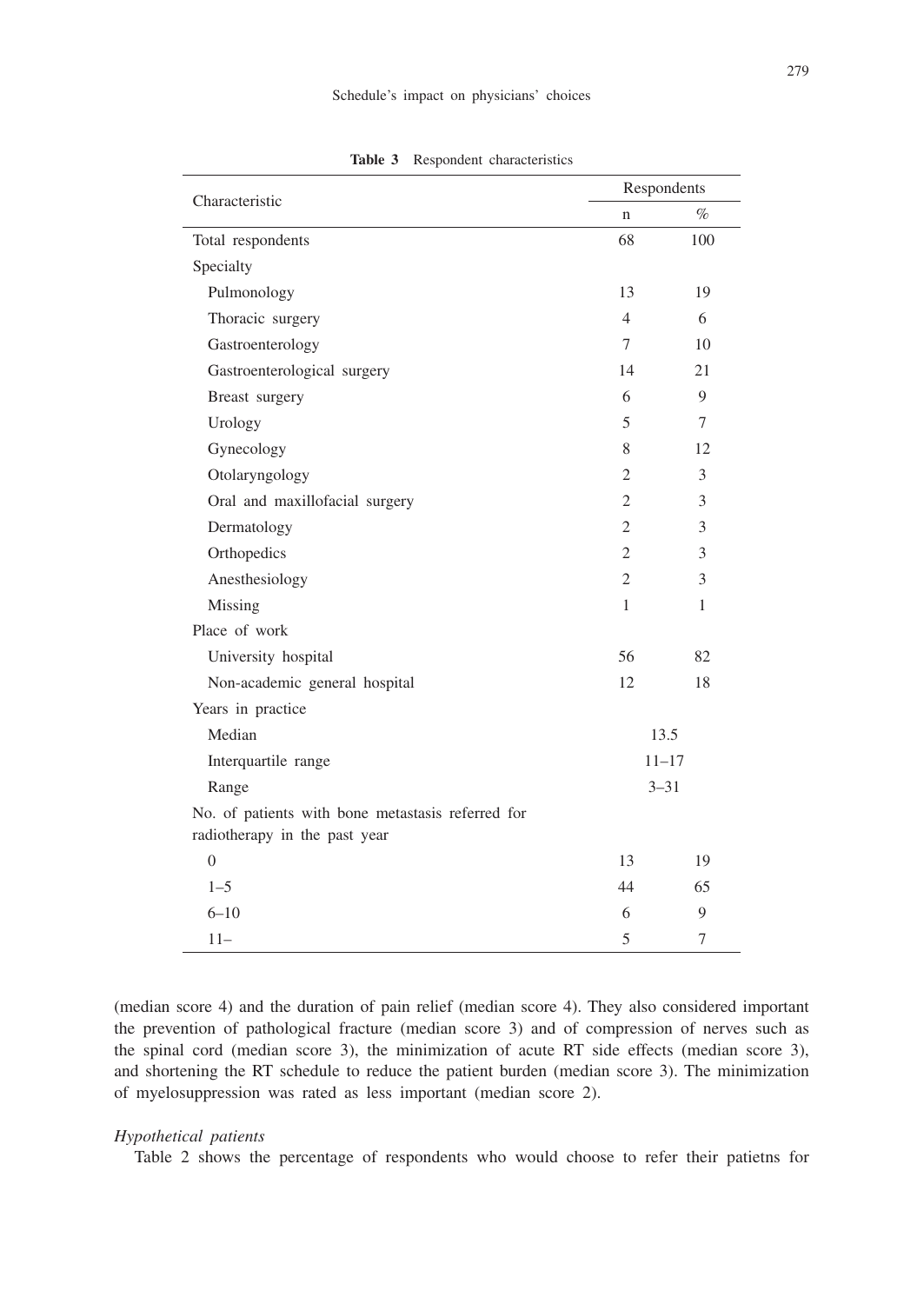RT when different treatment schedules were presented. Because they could select more than one schedule for each hypothetical patient, the sums of the percentages exceeded 100 for each patient. In case 1 there was no statistically significant difference between the percentage of respondents who chose to refer their patietns for RT among the three schedules. In cases 2 and 3, significantly more respondents chose to refer their patietns for RT when the proposed protocol was shorter ( $p < 0.001$ ); this trend was marked in case 3.

#### *Predictors of the selection of only the one-day schedule*

Table 4 presents the results of the uni- and the multivariate mixed-effect logistic model for predictors of the selection of only the one-day schedule (only the one-day schedule (8 Gy/1 fraction/1 day) but none of the other schedules was selected). For each predictor we assessed 204 answers made by 68 respondents with respect to the three hypothetical patients; 103 of the selections (50%) involved the one-day schedule. Multivariate analysis using the backward elimination method showed that the final model included five predictors, two were the hypothetical patient and the physician's years of practice. The other three factors to estimate the respondents' expectations were the prevention of compression of nerves, minimization of acute side effects of RT, and shortening of RT schedule to reduce patient burden. All but the prevention of compression of nerves were independent factors predictive of the selection of only the one-day schedule.

| Predictor                                                                        |                        | Selection of<br>only the one-day<br>schedule <sup>b</sup> |      | Univariate mixed-effect logistic model |               |         | Multivariate mixed-effect logistic model |                 |             |
|----------------------------------------------------------------------------------|------------------------|-----------------------------------------------------------|------|----------------------------------------|---------------|---------|------------------------------------------|-----------------|-------------|
|                                                                                  | No. of                 |                                                           |      | Odds ratio                             |               |         | Odds ratio                               |                 |             |
|                                                                                  | responses <sup>a</sup> | n                                                         | $\%$ | Point<br>estimate                      | 95% CI        | p value | Point<br>estimate                        | 95% CI          | p value     |
| <b>Hypothetical patient</b>                                                      |                        |                                                           |      |                                        |               |         |                                          |                 |             |
| $\mathbf{1}$                                                                     | 68                     | 21                                                        | 31   | Reference                              |               | < 0.001 | Reference                                |                 | ${}< 0.001$ |
| $\mathfrak{2}$                                                                   | 68                     | 28                                                        | 41   | 1.90                                   | 0.81 to 4.48  |         | 2.44                                     | 0.88 to 6.78    |             |
| 3                                                                                | 68                     | 54                                                        | 79   | 19.45                                  | 7.45 to 50.76 |         | 51.75                                    | 14.84 to 180.50 |             |
| <b>Respondent characteristics</b>                                                |                        |                                                           |      |                                        |               |         |                                          |                 |             |
| Specialty                                                                        |                        |                                                           |      |                                        |               |         |                                          |                 |             |
| Pulmonology                                                                      | 39                     | 15                                                        | 38   | Reference                              |               | 0.014   |                                          |                 |             |
| Gastroenterological surgery                                                      | 42                     | 13                                                        | 31   | 0.68                                   | 0.19 to 2.39  |         |                                          |                 |             |
| Others                                                                           | 123                    | 75                                                        | 61   | 2.68                                   | 0.97 to 7.40  |         |                                          |                 |             |
| Place of work                                                                    |                        |                                                           |      |                                        |               |         |                                          |                 |             |
| University hospital                                                              | 168                    | 87                                                        | 52   | Reference                              |               | 0.538   |                                          |                 |             |
| Non-academic general<br>hospital                                                 | 36                     | 16                                                        | 44   | 0.72                                   | 0.26 to 2.05  |         |                                          |                 |             |
| Years in practice                                                                |                        |                                                           |      |                                        |               |         |                                          |                 |             |
| $-10$                                                                            | 48                     | 23                                                        | 48   | Reference                              |               | 0.052   | Reference                                |                 | 0.016       |
| $11 - 13$                                                                        | 54                     | 25                                                        | 46   | 0.94                                   | 0.31 to 2.81  |         | 0.24                                     | 0.037 to 1.53   |             |
| $14 - 16$                                                                        | 42                     | 14                                                        | 33   | 0.52                                   | 0.16 to 1.72  |         | 0.14                                     | 0.019 to 1.03   |             |
| $17-$                                                                            | 60                     | 41                                                        | 68   | 2.53                                   | 0.85 to 7.54  |         | 2.20                                     | 0.39 to 12.50   |             |
| No. of bone metastasis patients<br>managed with radiotherapy in<br>the past year |                        |                                                           |      |                                        |               |         |                                          |                 |             |
| $\boldsymbol{0}$                                                                 | 39                     | 20                                                        | 51   | Reference                              | ÷             | 0.888   |                                          |                 |             |
| $1 - 5$                                                                          | 132                    | 69                                                        | 52   | 1.04                                   | 0.36 to 2.99  |         |                                          |                 |             |
| $6 - 10$                                                                         | 18                     | 8                                                         | 44   | 0.75                                   | 0.15 to 3.84  |         |                                          |                 |             |
| $11 -$                                                                           | 15                     | 6                                                         | 40   | 0.59                                   | 0.10 to 3.51  |         |                                          |                 |             |

**Table 4** Predictors of the selection of only the one-day schedule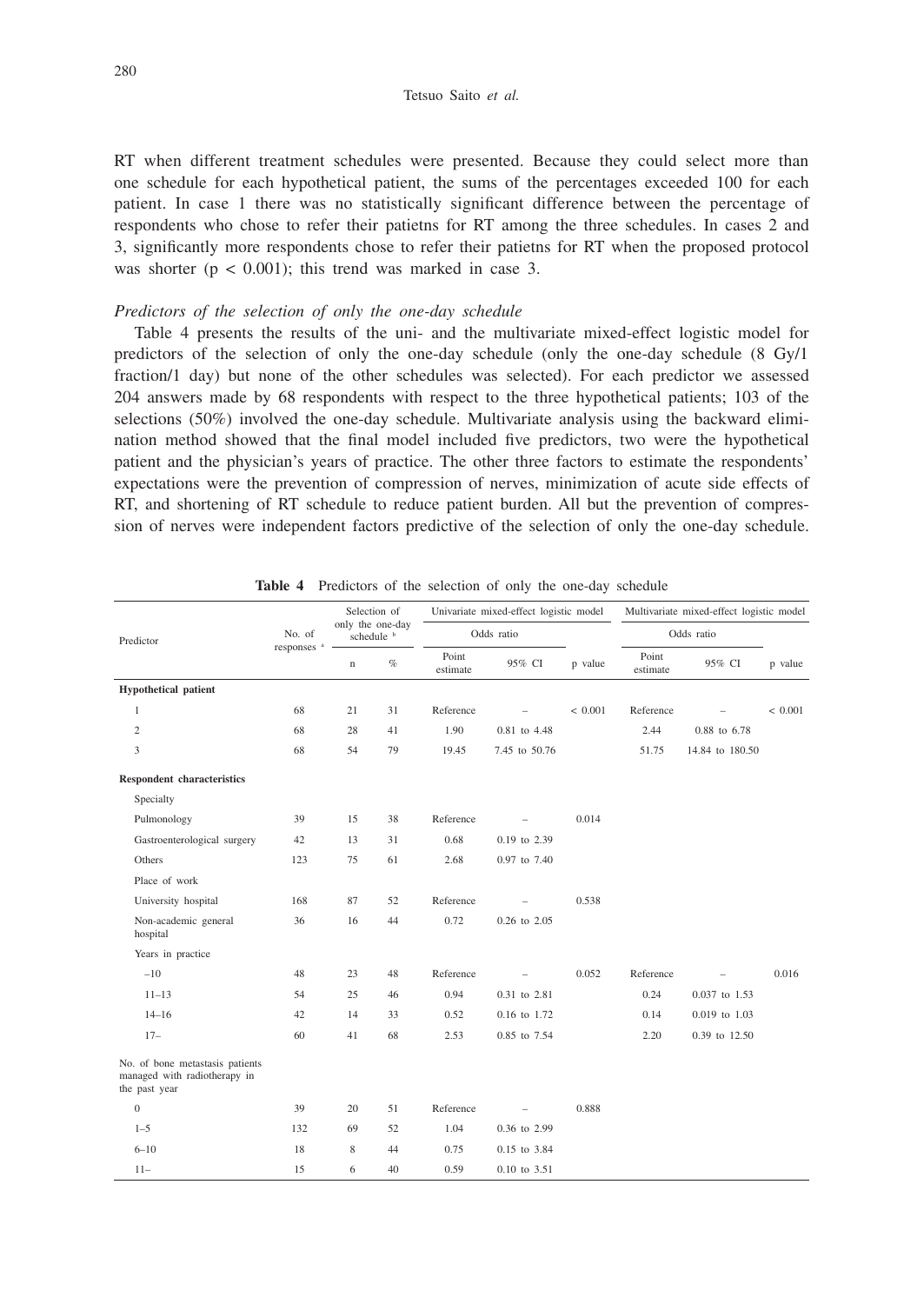| Factors to estimate respon-<br>dents' expectations from<br>radiotherapy |     |    |    |           |                          |       |           |                   |       |
|-------------------------------------------------------------------------|-----|----|----|-----------|--------------------------|-------|-----------|-------------------|-------|
| 1. Great reduction of pain                                              |     |    |    |           |                          |       |           |                   |       |
| $\leq$ 3                                                                | 24  | 10 | 42 | Reference | $\overline{\phantom{0}}$ | 0.482 |           |                   |       |
| $\overline{4}$                                                          | 180 | 93 | 52 | 1.55      | 0.45 to 5.35             |       |           |                   |       |
| 2. Long duration of pain relief                                         |     |    |    |           |                          |       |           |                   |       |
| $\leq 2$                                                                | 15  | 8  | 53 | Reference | $\overline{a}$           | 0.980 |           |                   |       |
| 3                                                                       | 81  | 41 | 51 | 0.88      | 0.17 to 4.49             |       |           |                   |       |
| $\overline{4}$                                                          | 108 | 54 | 50 | 0.85      | 0.17 to 4.20             |       |           |                   |       |
| 3. Prevention of pathological<br>fracture                               |     |    |    |           |                          |       |           |                   |       |
| $\leq$ 2                                                                | 36  | 14 | 39 | Reference | $\overline{\phantom{a}}$ | 0.151 |           |                   |       |
| 3                                                                       | 99  | 46 | 46 | 1.41      | 0.47 to 4.27             |       |           |                   |       |
| $\overline{4}$                                                          | 69  | 43 | 62 | 2.84      | 0.88 to 9.17             |       |           |                   |       |
| 4. Prevention of compression<br>of nerves such as spinal cord           |     |    |    |           |                          |       |           |                   |       |
| $\leq$ 2                                                                | 36  | 17 | 47 | Reference | $\overline{\phantom{0}}$ | 0.946 | Reference | $\qquad \qquad -$ | 0.118 |
| 3                                                                       | 69  | 35 | 51 | 1.17      | 0.36 to 3.82             |       | 0.71      | 0.11 to 4.74      |       |
| $\overline{4}$                                                          | 99  | 51 | 52 | 1.21      | 0.39 to 3.70             |       | 0.19      | 0.026 to 1.29     |       |
| 5. Minimization of acute side<br>effects                                |     |    |    |           |                          |       |           |                   |       |
| $\leq$ 2                                                                | 87  | 38 | 44 | Reference | $\overline{\phantom{a}}$ | 0.001 | Reference | $\qquad \qquad -$ | 0.007 |
| 3                                                                       | 75  | 30 | 40 | 0.84      | 0.37 to 1.93             |       | 0.69      | 0.17 to 2.86      |       |
| $\overline{4}$                                                          | 42  | 35 | 83 | 6.99      | 2.26 to 21.64            |       | 20.75     | 2.72 to 158.24    |       |
| 6. Minimization of myelosup-<br>pression due to radiotherapy            |     |    |    |           |                          |       |           |                   |       |
| $\leq$ 2                                                                | 126 | 51 | 40 | Reference | $\overline{\phantom{a}}$ | 0.001 |           |                   |       |
| $\overline{3}$                                                          | 45  | 23 | 51 | 1.59      | 0.64 to 3.92             |       |           |                   |       |
| $\overline{4}$                                                          | 33  | 29 | 88 | 11.74     | 3.18 to 43.33            |       |           |                   |       |
| 7. Shortening of radiotherapy<br>schedule to reduce patient<br>burden   |     |    |    |           |                          |       |           |                   |       |
| $\leq 2$                                                                | 24  | 6  | 25 | Reference | $\bar{ }$                | 0.010 | Reference | ÷                 | 0.049 |
| 3                                                                       | 105 | 47 | 45 | 2.60      | 0.69 to 9.77             |       | 10.12     | 1.05 to 97.64     |       |
| $\overline{4}$                                                          | 75  | 50 | 67 | 6.85      | 1.74 to 27.05            |       | 21.17     | 1.86 to 241.54    |       |

<sup>a</sup> For each predictor there were 204 responses (68 respondents  $\times$  3 hypothetical patients).

**b** Respondents checking only the one-day schedule.

Multivariate analysis with backward elimination selection ( $p < 0.20$  for retention) was performed to identify factors independently associated with the selection of only the one-day schedule.

## DISCUSSION

We found that in two of our three hypothetical BM patients (cases 2 and 3) the treatment schedule influenced the respondents' decision to refer their patietns for RT. For hypothetical patients with a poorer prognosis and performance status and more intractable pain, the respondents tended to choose the one-day RT schedule. This indicates that in BM patients not considered able to undergo longer-term palliative RT the respondents chose single-fraction RT. Our findings show that the more frequent offer of a short RT schedule by radiation oncologists may influence the RT referral among physicians with various specialties. Because RT is an effective treatment which has a unique mechanism of action in pain-palliation, $23-25$  its increased use will contribute to better patient care.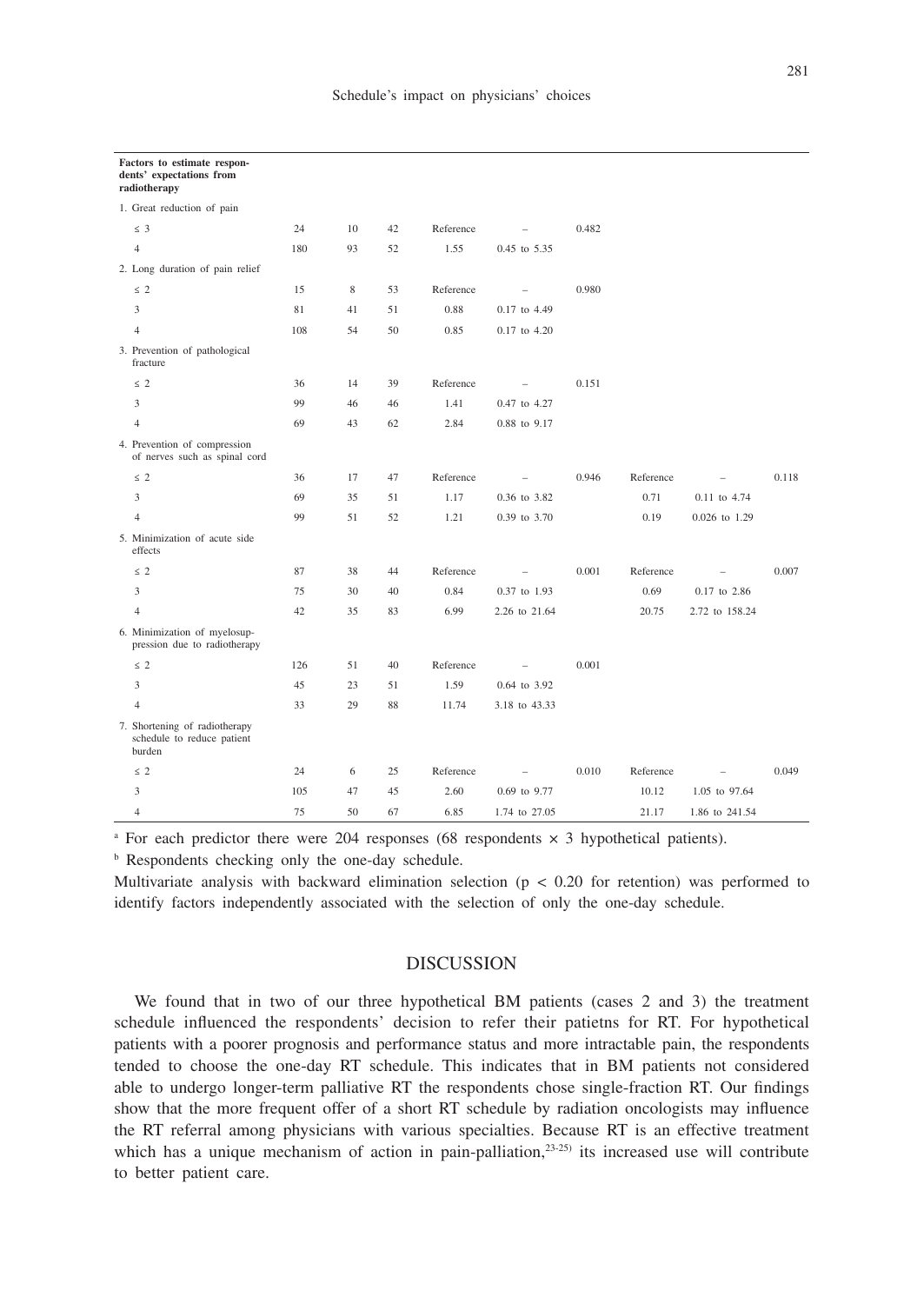In our study, the hypothetical patient, the respondents' years in practice, their perception of RT side effects, and the burden imposed on patients were independent factors predictive of the selection of only the one-day RT schedule. The schedule's influence on the physicians' choices of treatment probably depends on the patients' characteristics. We are not sure why many physicians with long experience ( $\geq$  17 years) chose only the one-day schedule. Experienced physicians may perhaps know various treatment options for pain relief and prefer these options to long-term palliative RT. With respect to the influence of the physicians' expectations, respondents who placed a high priority on the minimization of acute side effects tended to select only the oneday schedule. This may reflect their thinking that a lower total radiation dose elicits fewer side effects. However, a systematic review of randomized controlled trials in patients with BM revealed no statistically significant difference in the acute toxicity of single- and multiple-fraction RT.7)

Most earlier questionnaire studies on palliative RT solicited the opinion of radiation oncologists,12-16,19) although a few assessed the treatment preferences of physicians in specialties other than radiation oncology.<sup>26-28)</sup> Many BM patients are managed by physicians in various specialties<sup>26)</sup> and they usually refer patients to radiation oncology for consultation about palliative RT. $27$ ) Information on single-fraction treatment must be promulgated to increase the opportunity for patients to receive palliative RT.

In the present study we presented three hypothetical patients with differences in their prognosis, performance status, pain intensity, analgesics, and the adverse effects of opioids. Other factors include the need for hospitalization, $29,30$  the travel distance to the hospital, $31,32$ ) and the wait at the facility delivering RT.19,33,34) Further studies are warranted to examine the effects of these factors on the delivery of palliative RT.

Our study has some limitations. The number of participating physicians was small. Also, as data were collected from only three institutions and many of the respondents worked at the same hospital, generalization is limited. Consequently, our findings must be confirmed. Description of the RT dose fractionation in patients with BM was mailed as a cover letter with the questionnaire. It indicated that for patients with a poor prognosis, single-fraction RT is recommended. This could have incluenced the respondents' choices particularly for Case 3. The cover letter was necessary because the study was designed to investigate the treatment preferences of physicians in specialties other than radiation oncology.

In summary, our study on hypothetical patients showed that the treatment schedule affected the physicians' decision to refer their patietns for palliative RT. For patients with a poor prognosis and performance status, many respondents chose to refer patients for RT only when the one-day schedule was presented. Our findings shed new light on the delivery of single- vs. multiple fractions in the treatment of BM pain by palliative RT and our study bears repeating at different facilities and in different countries.

## ACKNOWLEDGEMENTS

The authors thank all the participating physicians and the study site (Kumamoto University Hospital, Kumamoto General Hospital, and Hitoyoshi Medical Center) personnel. The authors are grateful to Masataka Kadota, MD, Kumamoto General Hospital, for contribution to this study.

# CONFLICTS OF INTEREST

The authors declare that they have no conflicts of interests.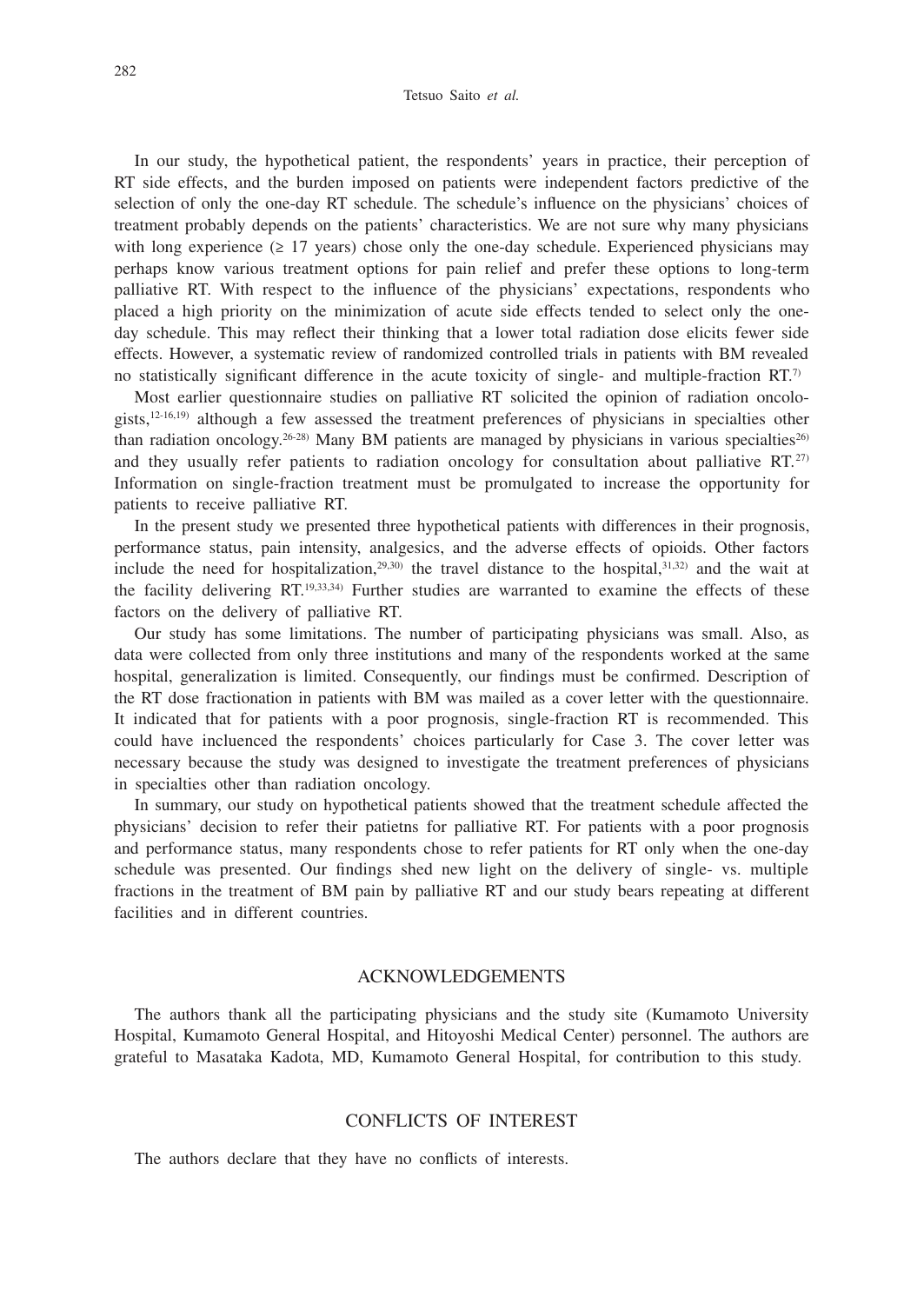### **REFERENCES**

- 1) Needham PR, Hoskin PJ. Radiotherapy for painful bone metastases. *Palliat Med*, 1994; 8: 95–104.
- 2) Lutz S, Berk L, Chang E, Chow E, Hahn C, Hoskin P, *et al.* Palliative radiotherapy for bone metastases: An ASTRO evidence-based guideline. *Int J Radiat Oncol Biol Phys*, 2011; 79: 965–976.
- 3) Colvin LA, Fallon M. Cancer-induced bone pain. *In: Oxford textbook of palliative medicine*, edited by Hanks G, Cherny NI, Christakis N. 4th ed. pp.638–653, 2011, Oxford University Press, New York.
- 4) Jeremic B. Single fraction external beam radiation therapy in the treatment of localized metastatic bone pain. A review. *J Pain Symptom Manage*, 2001; 22: 1048–1058.
- 5) van der Linden YM, Steenland E, van Houwelingen HC, Post WJ, Oei B, Marijnen CA, *et al.* Patients with a favourable prognosis are equally palliated with single and multiple fraction radiotherapy: Results on survival in the Dutch Bone Metastasis Study. *Radiother Oncol*, 2006; 78: 245–253.
- 6) Meeuse JJ, van der Linden YM, van Tienhoven G, Gans RO, Leer JW, Reyners AK, *et al.* Efficacy of radiotherapy for painful bone metastases during the last 12 weeks of life: Results from the Dutch Bone Metastasis Study. *Cancer*, 2010; 116: 2716–2725.
- 7) Chow E, Zeng L, Salvo N, Dennis K, Tsao M, Lutz S. Update on the systematic review of palliative radiotherapy trials for bone metastases. *Clin Oncol*, 2012; 24: 112–124.
- 8) Chow E, Hahn CA, Lutz ST. Global reluctance to practice evidence-based medicine continues in the treatment of uncomplicated painful bone metastases despite level 1 evidence and practice guidelines. *Int J Radiat Oncol Biol Phys*, 2012; 83: 1–2.
- 9) Schuster J, Han T, Anscher M, Moghanaki D. Hospice providers awareness of the benefits and availability of single-fraction palliative radiotherapy. *J Hosp Palliat Nurs*, 2014; 16: 67–72.
- 10) Gripp S, Mjartan S, Boelke E, Willers R. Palliative radiotherapy tailored to life expectancy in end-stage cancer patients: Reality or myth? *Cancer*, 2010; 116: 3251–3256.
- 11) Lutz ST, Chow EL, Hartsell WF, Konski AA. A review of hypofractionated palliative radiotherapy. *Cancer*, 2007; 15: 1462–1470.
- 12) Bradley NM, Husted J, Sey MS, Husain AF, Sinclair E, Harris K, *et al.* Review of patterns of practice and patients' preferences in the treatment of bone metastases with palliative radiotherapy. *Support Care Cancer*, 2007; 15: 373–385.
- 13) Fairchild A, Barnes E, Ghosh S, Ben-Josef E, Roos D, Hartsell W, *et al.* International patterns of practice in palliative radiotherapy for painful bone metastases: Evidence-based practice? *Int J Radiat Oncol Biol Phys*, 2009; 75: 1501–1510.
- 14) Chen AB, Cronin A, Weeks JC, Chrischilles EA, Malin J, Hayman JA, *et al.* Palliative radiation therapy practice in patients with metastatic non-small-cell lung cancer: A Cancer Care Outcomes Research and Surveillance Consortium (CanCORS) Study. *J Clin Oncol*, 2013; 31: 558–564.
- 15) Popovic M, den Hartogh M, Zhang L, Poon M, Lam H, Bedard G, *et al.* Review of international patterns of practice for the treatment of painful bone metastases with palliative radiotherapy from 1993 to 2013. *Radiother Oncol*, 2014; 111: 11–17.
- 16) Nakamura N, Shikama N, Wada H, Harada H, Nozaki M, Nagakura H, *et al.* Patterns of practice in palliative radiotherapy for painful bone metastases: A survey in Japan. *Int J Radiat Oncol Biol Phys*, 2012; 83: e117–e120.
- 17) Ellsworth SG, Alcorn SR, Hales RK, McNutt TR, DeWeese TL, Smith TJ. Patterns of care among patients receiving radiation therapy for bone metastases at a large academic institution. *Int J Radiat Oncol Biol Phys*, 2014; 89: 1100–1105.
- 18) Konski A, James J, Hartsell W, Leibenhaut MH, Janjan N, Curran W, *et al.* Economic analysis of radiation therapy oncology group 97–14: Multiple versus single fraction radiation treatment of patients with bone metastases. *Am J Clin Oncol*, 2009; 32: 423–428.
- 19) Roos DE. Continuing reluctance to use single fractions of radiotherapy for metastatic bone pain: An Australian and New Zealand practice survey and literature review. *Radiother Oncol*, 2000; 56: 315–322.
- 20) Slotman BJ, Van Der Wal G, Kregar S, Langesdijk HA, Willems DL. Patients' appreciation of single fraction radiotherapy for painful bone metastases. *Palliat Med*, 2004; 18: 72–73.
- 21) Berger B, Ankele H, Bamberg M, Zips D. Patients who die during palliative radiotherapy. Status survey. *Strahlenther Onkol*, 2014; 190: 217–220.
- 22) Tseng YD, Krishnan MS, Sullivan AJ, Jones JA, Chow E, Balboni TA. How radiation oncologists evaluate and incorporate life expectancy estimates into the treatment of palliative cancer patients: A survey-based study. *Int J Radiat Oncol Biol Phys*, 2013; 87: 471–478.
- 23) Vakaet LA, Boterberg T. Pain control by ionizing radiation of bone metastasis. *Int J Dev Biol*, 2004; 48: